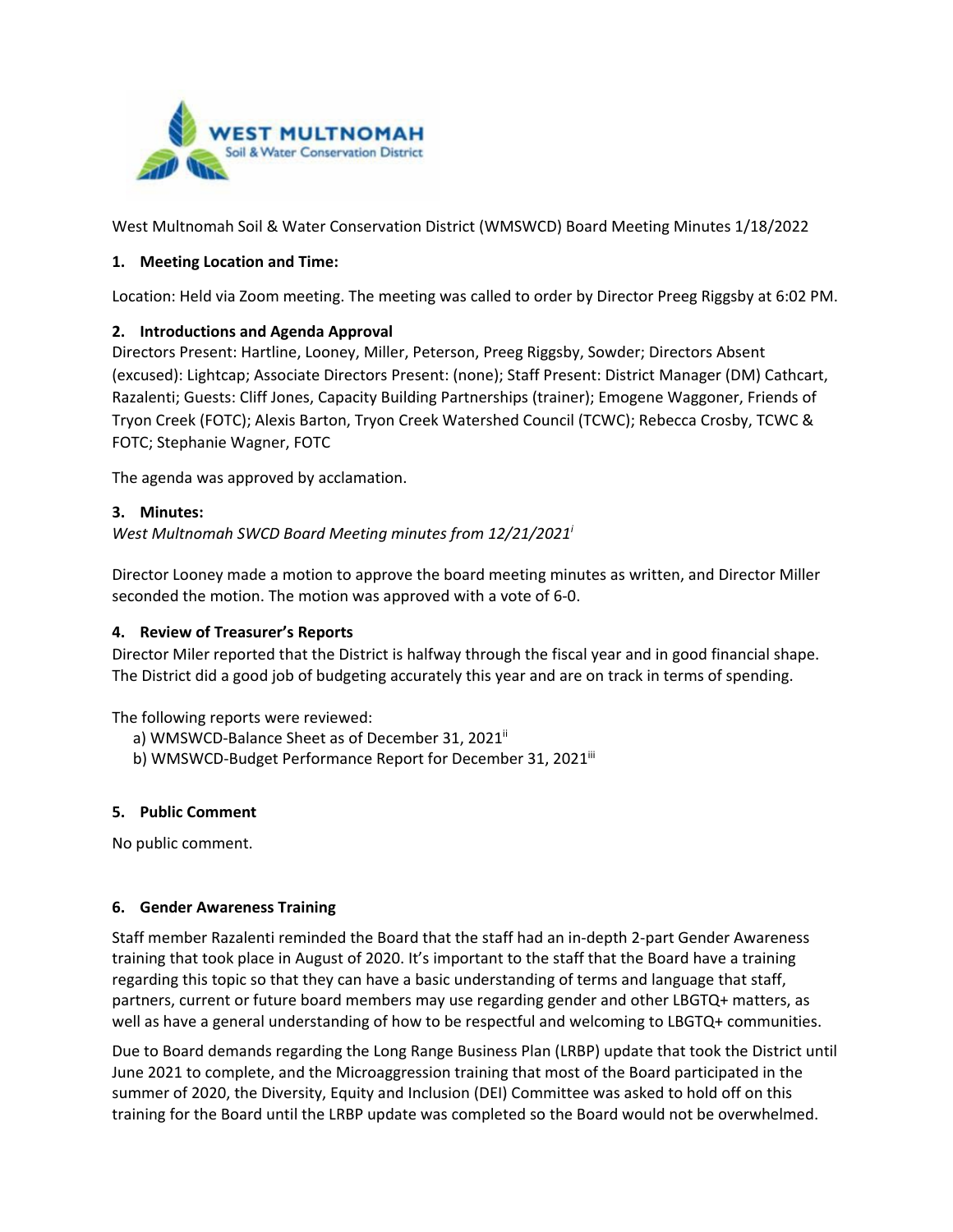The DEI Committee meets every other month, and with all the new LRBP initiatives that the DEI Committee is a part of, this was the soonest the Board was able to have this training.

Cliff Jones of Capacity Building Partnerships facilitated the training. The training focused on terminology and inclusive practices relating to gender identity and gender expression. Invited partners from Tryon Creek Watershed Council and Friends of Tryon Creek joined the Board for this training.

All attendees were invited to email Cliff afterwards with any questions or clarifications.

## **7. Succession Management**

Director Preeg Riggsby reported that Directors Miller and Preeg Riggsby along with staff member Levis have started to assemble documents including the job descriptions of the Controller, Senior Conservationist, District Manager, and Office Manager. They will be pulling together job descriptions of Board members as well. This is all part of developing a succession management plan for upper level management staff positions and for Board Directors and Associate Directors – which will cover tasks identified in the District's Long Range Business Plan (Strategic Direction 2 – Organizational Health). If any Board members want to provide feedback, they should contact staff member Levis, Director Preeg Riggsby, or Director Miller. There will be future opportunity to provide comment.

It was reported that Associate Director Finlay Anderson is unable to continue in the Associate Director role. Upon learning this, Director Preeg Riggsby thanked Finlay for Finlay's time. This highlights the need to continue to recruit Associate Directors. The importance of looking for an Associate Director with a human resources background was noted, as the District doesn't have anyone on the Board that has this experience.

## **8. Unannounced Public Email Meeting Regarding Office Location – Bringing the Discussion into the Public Record**

Director Preeg Riggsby announced that a non-noticed public meeting inadvertently took place when Board of Directors exchanged emails on 12/25/21 and 12/27/21 about a potential new office space location<sup>iv</sup>. Director Preeg Riggsby reminded all Board members that there cannot be any email discussions amongst a quorum of Directors. Director Preeg Riggsby recommended to all a training offered by Special Districts Association of Oregon (SDAO): [Public Meetings Overview and Executive](https://www.sdao.com/public-meetings-overview-and-executive-sessions)  [Sessions](https://www.sdao.com/public-meetings-overview-and-executive-sessions) (https://www.sdao.com/public-meetings-overview-and-executive-sessions), which provides a great refresher on Oregon's public meeting law and requirements, including what constitutes a public meeting. The link to the training will be emailed to all board members.

Director Looney made a motion to accept the email exchanges on 12/25/21 and 12/27/21 into public record as part of the January 2022 Board packet and Director Peterson seconded the motion. The motion was approved with a vote of 6-0.

# **9. Employee Handbook Update**

DM Cathcart reported that all the changes in the Employee Handbook were made for clarity and there were no policy changes made that were subject to Board approval.

Summary of Changes made:

- Probation period removed (deemed unnecessary)
- A reference to merit-based step increases has been added for clarity that it is tied to performance
- COVID-19 Safety policy has been updated